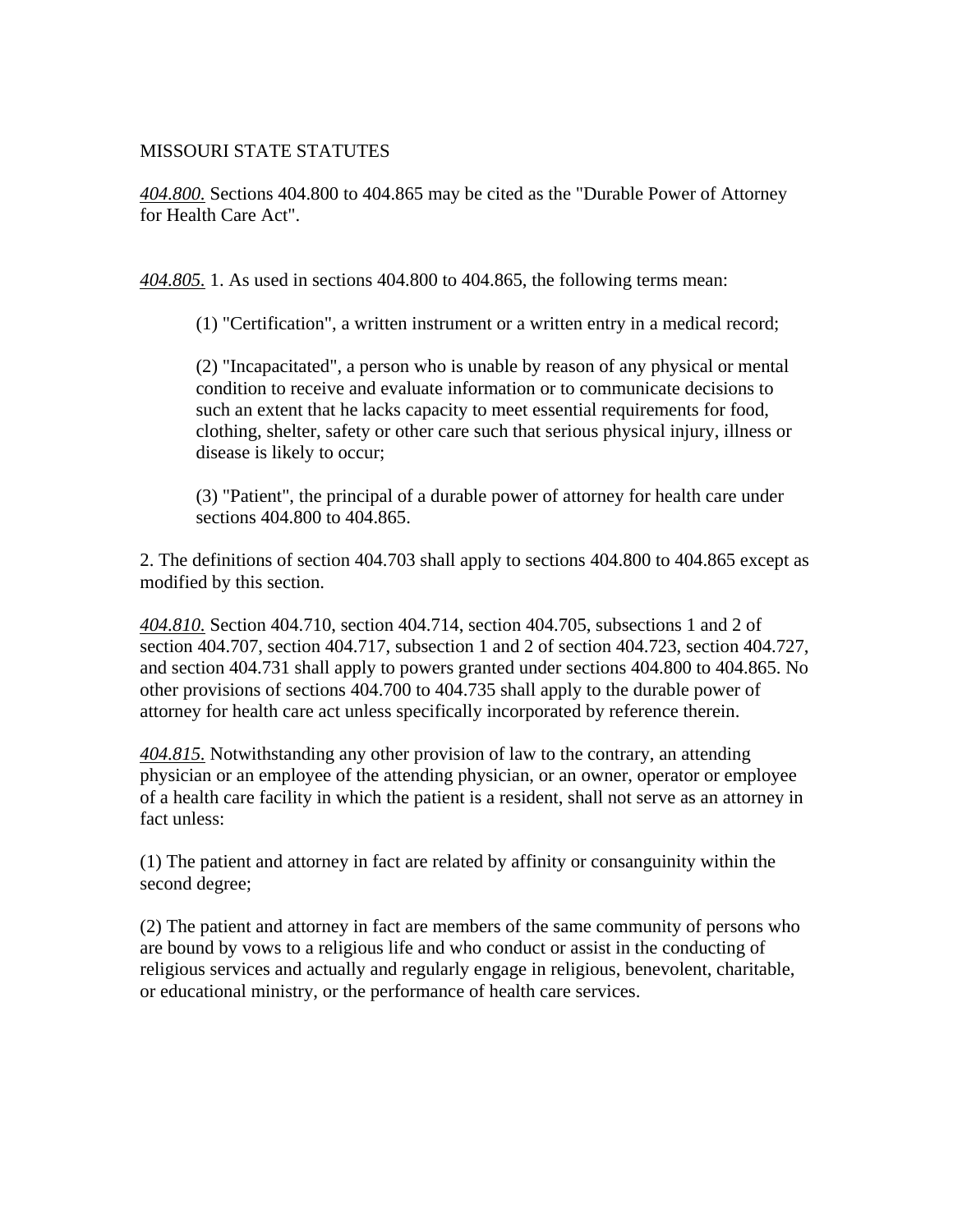*404.820.* 1. If a patient wishes to confer on an attorney in fact the authority to direct a health care provider to withhold or withdraw artificially supplied nutrition and hydration, the patient shall specifically grant such authority in the power of attorney. This limitation shall not be construed to require that artificially supplied nutrition and hydration be continued when, in the medical judgment of the attending physician, the patient cannot tolerate it.

2. Notwithstanding any other provision of sections 404.800 to 404.865 to the contrary, no attorney in fact may, with the intent of causing the death of the patient, authorize the withdrawal of nutrition or hydration which the patient may ingest through natural means.

3. Attorneys in fact shall consider appropriate measures in accord with current standards of medical practice to provide comfort to the patient.

4. Before an attorney in fact or physician may authorize the withdrawal of nutrition or hydration which the patient may ingest through artificial means, the physician must:

(1) Attempt to explain to the patient the intention to withdraw nutrition and hydration and the consequences for the patient and to provide the opportunity for the patient to refuse the withdrawal of nutrition and hydration; or

(2) Insert in the patient's file a certification that the patient is comatose or consistently in a condition which makes it impossible for the patient to understand the intention to withdraw nutrition and hydration and the consequences to the patient.

*404.822.* In making any health care decision in accordance with sections 404.800 to 404.865, the attorney in fact shall seek and consider information concerning the patient's medical diagnosis, the patient's prognosis and the benefits and burdens of the treatment to the patient. In withdrawing treatment, which withdrawal will allow the preexisting condition to run its natural course, the attorney in fact shall seek evidence of the medical diagnosis and the prognosis and the benefit and burden of the treatment to the patient to the extent possible within prevailing medical standards.

*404.825.* Unless the patient expressly authorizes otherwise in the power of attorney, the powers and duties of the attorney in fact to make health care decisions shall commence upon a certification by two licensed physicians based upon an examination of the patient that the patient is incapacitated and will continue to be incapacitated for the period of time during which treatment decisions will be required and the powers and duties shall cease upon certification that the patient is no longer incapacitated. One of the certifying physicians may be the patient's attending physician. The certification shall be made according to accepted medical standards. The determination of incapacity shall be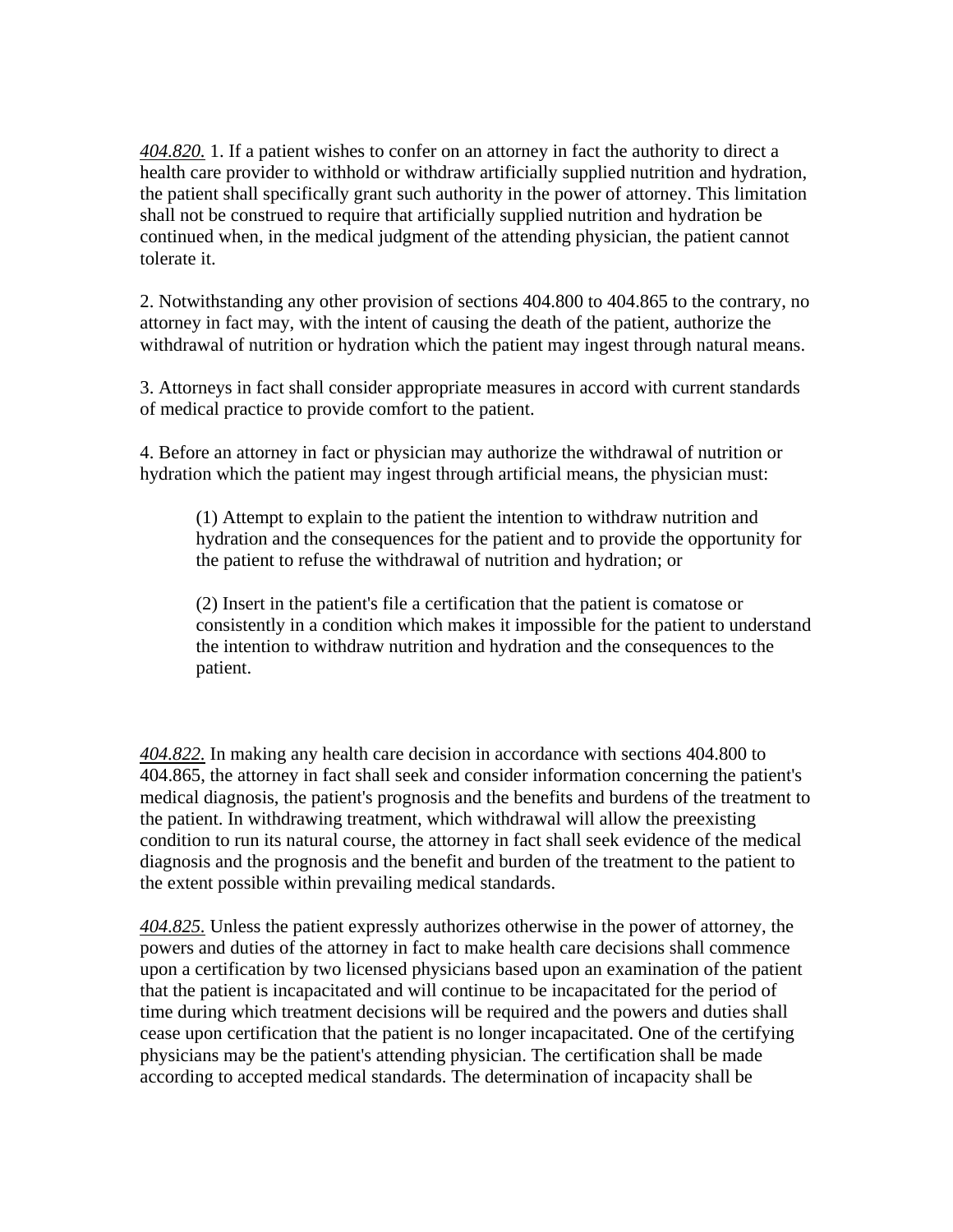periodically reviewed by the attending physician. The certification shall be incorporated into the medical records and shall set forth the facts upon which the determination of incapacity is based and the expected duration of the incapacity. Other provisions of this section to the contrary notwithstanding, certification of incapacity by at least one physician is required.

*404.830.* 1. No physician, nurse, or other individual who is a health care provider or an employee of a health care facility shall be required to honor a health care decision of an attorney in fact if that decision is contrary to the individual's religious beliefs, or sincerely held moral convictions.

2. No hospital, nursing facility, residential care facility, or other health care facility shall be required to honor a health care decision of an attorney in fact if that decision is contrary to the hospital's or facility's institutional policy based on religious beliefs or sincerely held moral convictions unless the hospital or facility received a copy of the durable power of attorney for health care prior to commencing the current series of treatments or current confinement.

3. Any health care provider or facility which, pursuant to subsection 1 or 2 of this section, refuses to honor a health care decision of an attorney in fact shall not impede the attorney in fact from transferring the patient to another health care provider or facility.

*404.835.* 1. It shall be unlawful for a physician, nurse or other individual who is a health care provider or an employee of a health care facility, hospital, nursing facility, residential care facility or other health care facility to require an individual to execute a durable power of attorney for health care as a condition for the provision of health care services or admission to a health care facility.

2. It shall be unlawful for an insurance company authorized to transact health insurance business in this state, nonprofit health care service plan, health maintenance organization, or other similar person or entity who contracts or agrees to the provision of health care benefits to require an individual to execute a durable power of attorney for health care as a condition to being insured or to receive benefits for health care services.

*404.840.* 1. A copy of a power of attorney for health care decisions shall be made a part of the patient's medical record when the existence of the power of attorney becomes known to the patient's health care provider and prior to the provider's taking any action pursuant to the decision of the attorney in fact.

2. Except to the extent the right is limited by the power of attorney or any federal law, an attorney in fact designated to make health care decisions has the same right as the patient to receive information regarding the proposed health care, to receive and review medical records and to consent to the disclosure of medical records. However, the right to access to medical records is not a waiver of any evidentiary privilege.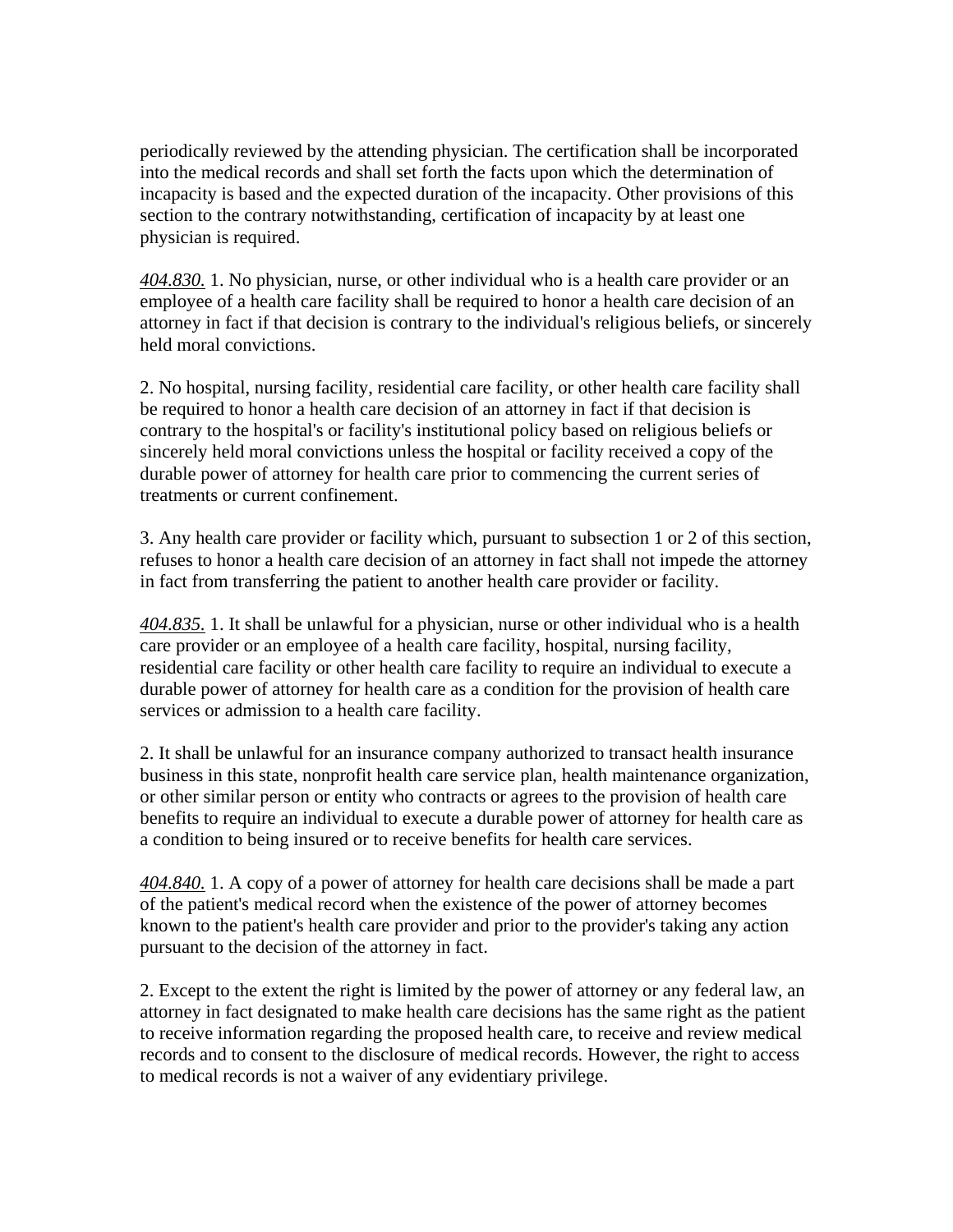*404.845.* 1. Nothing contained in sections 404.800 to 404.865 shall revoke, amend or limit the operation of chapter 565, RSMo.

2. If the patient's death results from withholding or withdrawing life-sustaining treatment in accordance with the terms of the durable power of attorney for health care act, the death shall not constitute a suicide or homicide for any purpose under any statute or other rule of law and shall not impair or invalidate any insurance, annuity or other type of contract that is conditioned on the life or death of the patient, any term of the contract to the contrary notwithstanding.

*404.847.* Nothing contained in sections 404.800 to 404.865 shall be construed to invalidate any durable power of attorney executed prior to August 28, 1991, which permits an attorney in fact to make health care decisions for the principal. The provisions of sections 404.710 and 404.820 henceforth apply to durable powers of attorney for health care executed prior to August 28, 1991. In the absence of a specific writing, decisions regarding nutrition and hydration must be made in accordance with state and federal law.

*404.850.* 1. A power of attorney for health care may be revoked at any time and in any manner by which the patient is able to communicate the intent to revoke. Revocation shall be effective upon communication of such revocation by the patient to the attorney in fact or to the attending physician or health care provider.

2. Upon learning of the revocation of a power of attorney for health care, the attending physician or other health care provider shall cause the revocation to be made a part of the patient's medical records.

3. Unless the power of attorney provides otherwise, execution by the patient of a valid power of attorney for health care revokes any prior power of attorney for health care.

*404.855.* A third person, if acting in good faith, may rely and act on the instruction of and deal with the attorney in fact acting pursuant to the authority granted in a power of attorney for health care without liability to the patient or the patient's successors in interest.

*404.865*. Notwithstanding the provisions of subsection 1 of section 404.723, an attorney in fact shall not be authorized to delegate such health care decision-making power to another person unless explicitly authorized by the patient in the durable power of attorney for health care to make such delegation.

*404.870.* Nothing in sections 404.710 to 404.865 shall be construed to authorize, approve or condone discrimination against the handicapped or the disabled in the exercise of the authority of a durable power of attorney for health care. Decisions based on factors listed in section 404.822 shall not be considered discriminatory.